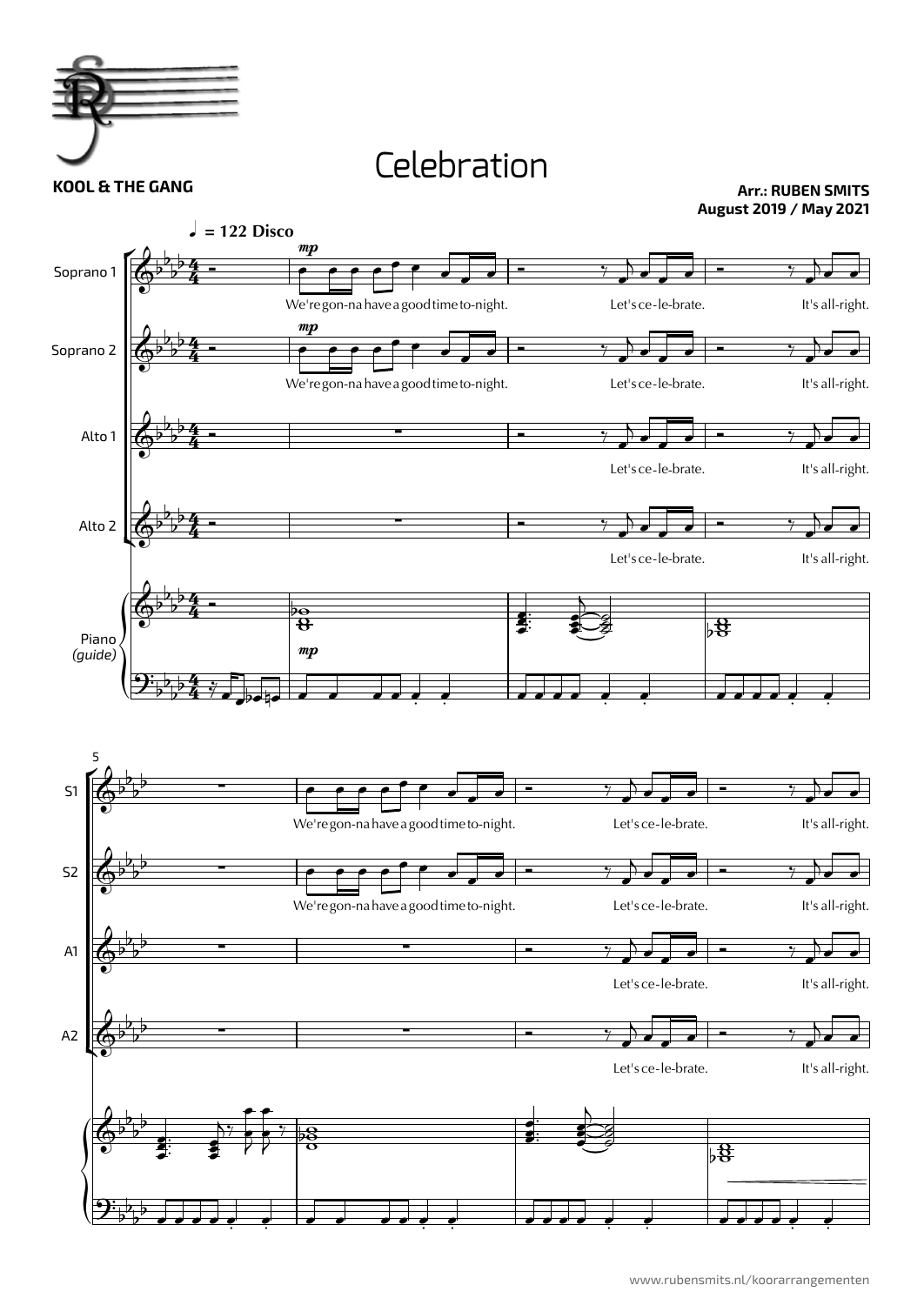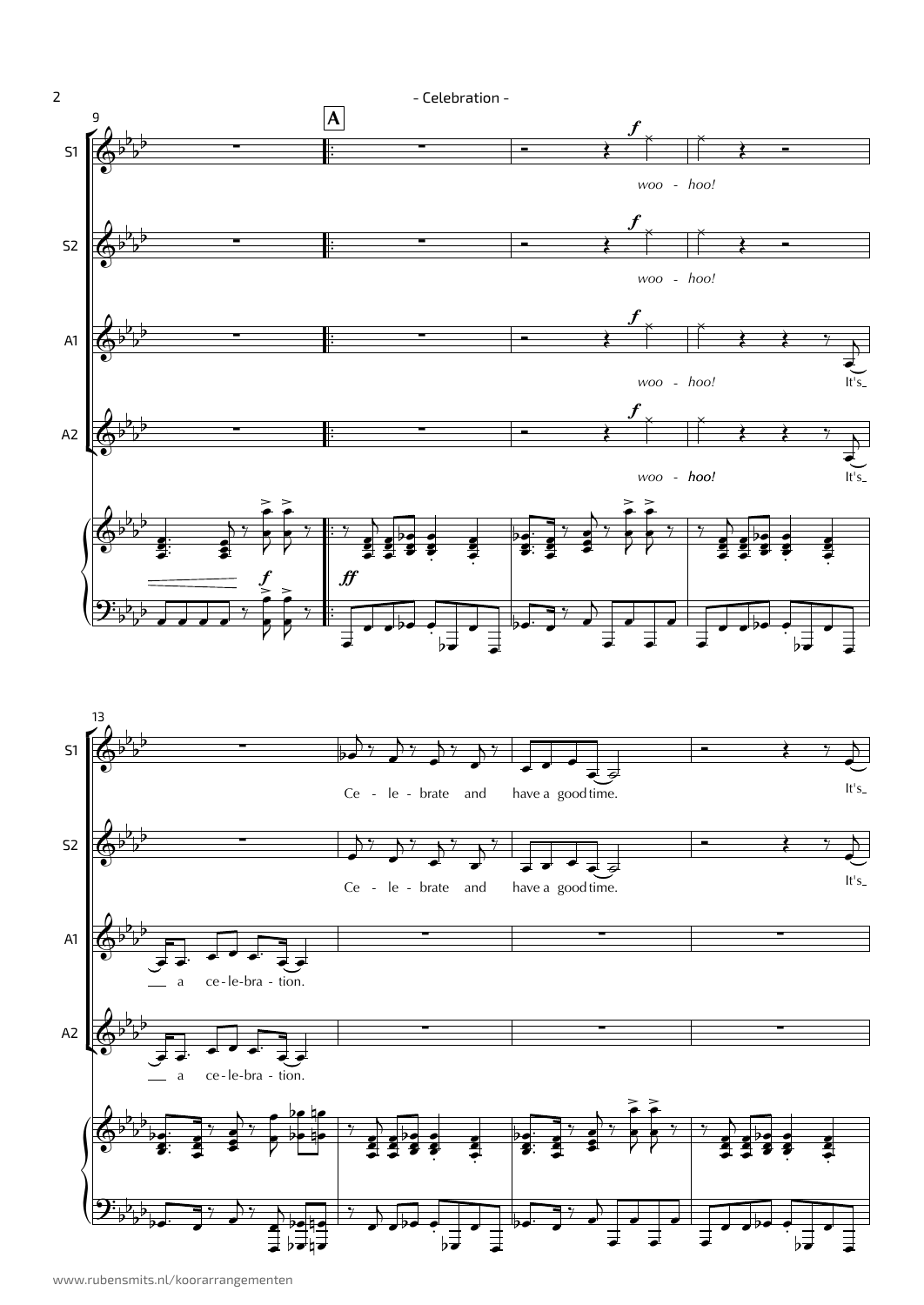

www.rubensmits.nl/koorarrangementen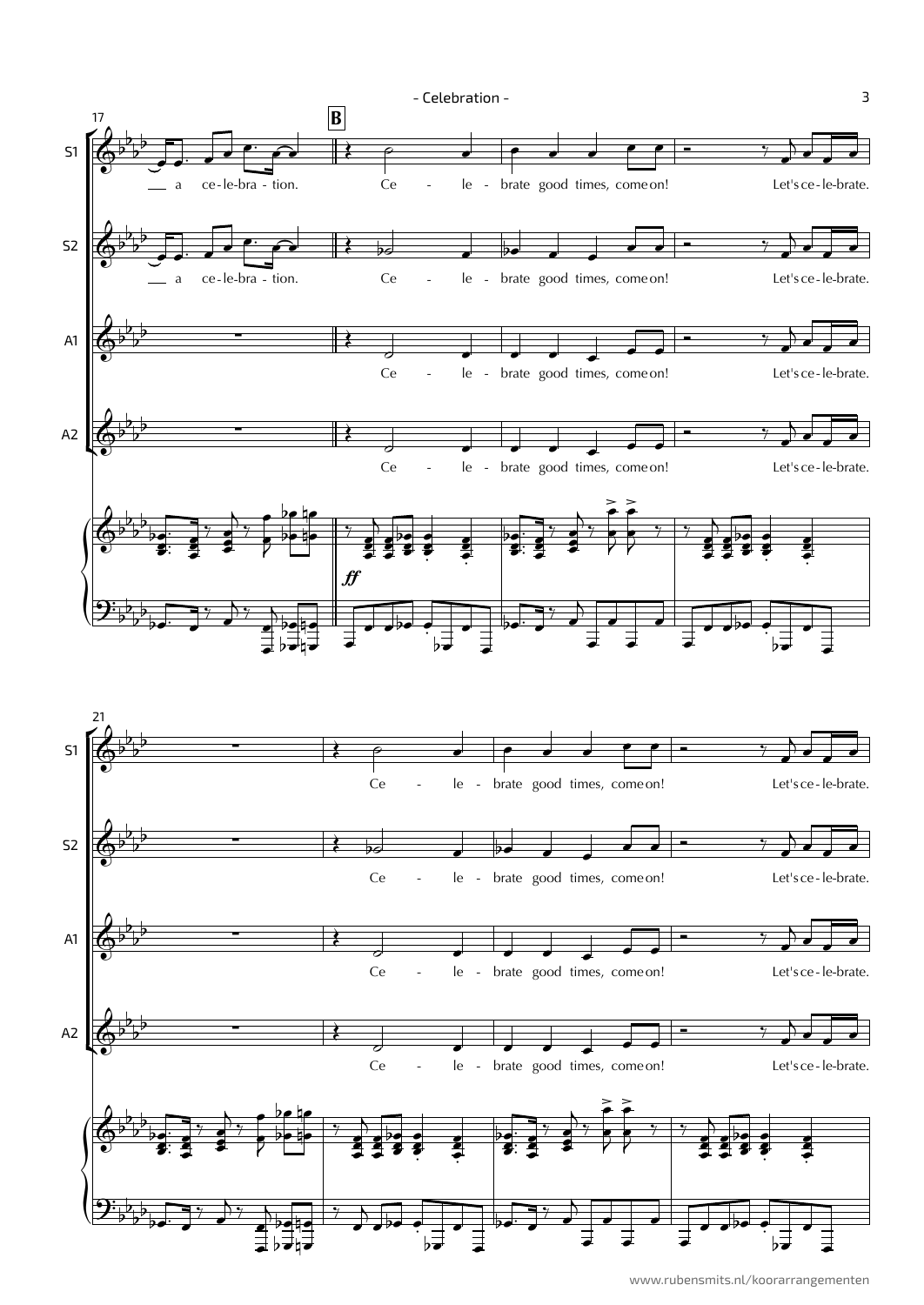